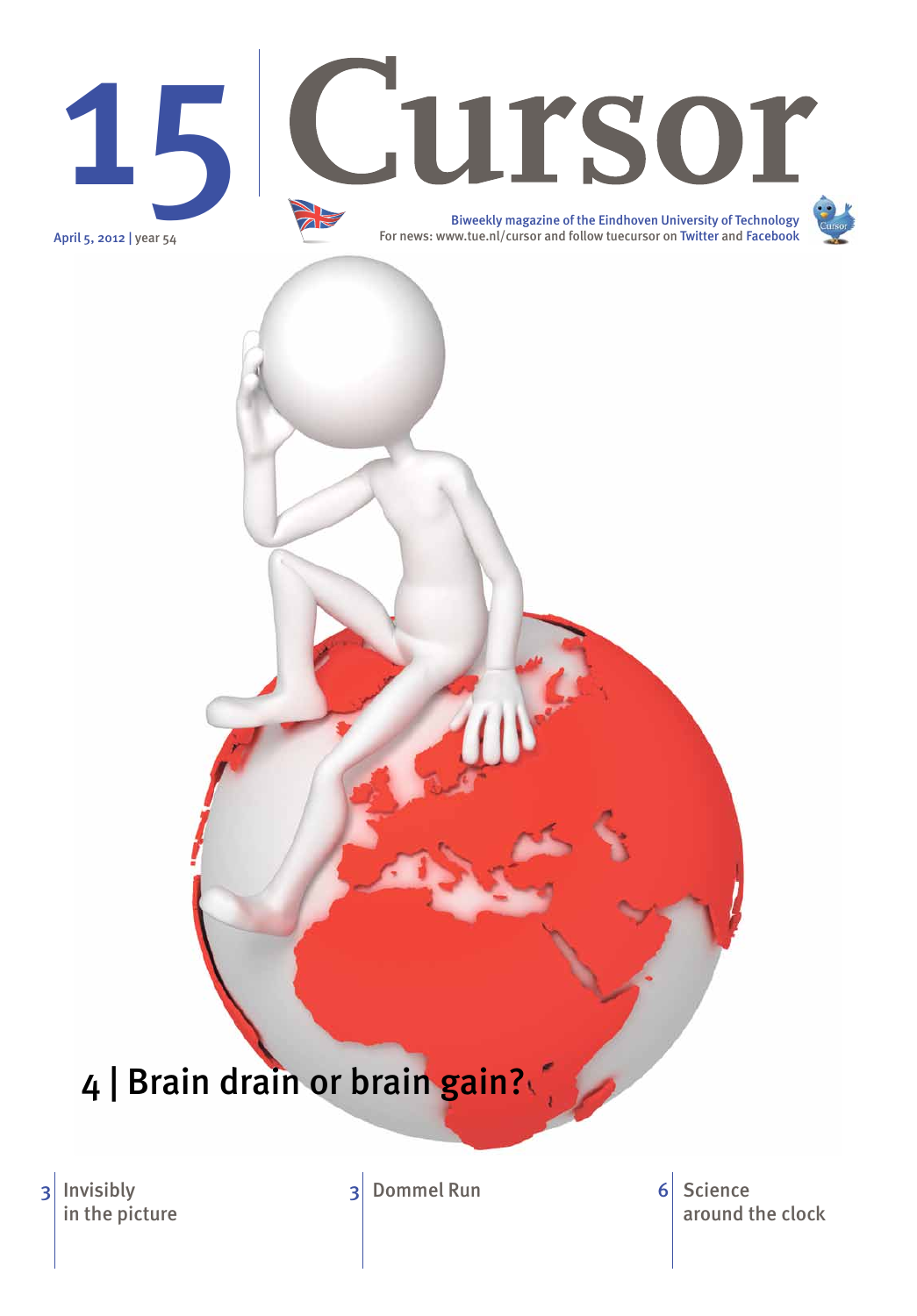

**Helix unrest**

Walking into the Department of Chemical Engineering and Chemistry one might not realize the major changes it has undergone over the past six months. The doorman's still seated at the entrance drinking his cup of Joe, and in the cafeteria students are still going about their business as usual. Behind closed doors however, small horror stories are being acted out. The research structure is being axed drastically and if I am to believe some of the people involved, all this was

communicated in a way that did not show a whole lot of empathy earlier this year. Labels like 'language was close to legal', 'left no room for changes', and 'completely out of the blue' seem to indicate the board was a rather blunt messenger. There will be forced redundancies, something that hasn't happened at TU/e in a

long time.

The fact that those affected haven't been informed about anything for three months now doesn't help matters. The atmosphere is said to be icy and faculty is scared and waiting for it all to blow over. Departmental kingpins Bert Meijer and René Janssen currently don't want to comment on the plans and how these will be

dealt with either.

What happens at ST stays at ST. It doesn't sit right with me. After all, wouldn't both department and TU/e benefit from openness and proper deliberation when plans include



## Rewwwind www.tue.nl/cursor

## 2 | For Starters April 5, 2012

## Colophon

**Editor in chief Han Konings**

**Executive editor**  Brigit Span

**Editorial staff** Judith van Gaal Tom Jeltes | Science Frits van Otterdijk Hanneke Ramakers (trainee)

> **Norbine Schalij** Nicole Testerink Monique van de Ven

**Staff**  Herman Beijerinck Gerard Verhoogt Enith Vlooswijk

**Photography**  Rien Meulman Bart van Overbeeke

> **Cover** iStockphoto

**Translation** Annemarie van Limpt Benjamin Ruijsenaars

> **Layout** Natasha Franc

**Affiliated with**  Hoger Onderwijs Persbureau

**Editorial board** prof.dr. Cees Midden (voorzitter) prof.dr. Hans Niemantsverdriet Angela Stevens- van Gennip Thomas Reijnaerts (studentlid) Arold Roestenburg Anneliese Vermeulen-Adolfs (secretaris)

> **Address editorial office** TU/e, Laplace 0.35 5600 MB Eindhoven tel. 040 - 2474020, e-mail: cursor@tue.nl

> > **Cursor online** www.tue.nl/cursor

**Print** Janssen/Pers, Gennep

**Advertisement** Bureau Van Vliet BV

tel. 023 - 5714745 **© 2012. All rights reserved. No part of this publication may be reproduced without prior consent of the editor-in-chief. The editorial staff reserves the right to alter submitted articles.**



4 April 2012 - As a result of Chemical Engineering and Chemistry's (ST) reorganization, the number of capacity groups will be cut from eleven to eight, and sixteen positions will disappear. The Departmental Board considers the changes a reorientation as well as an

economic measure, and has two focal points: Molecular Systems and Materials Chemistry, and Chemical and Process Technology. There's a lot of confusion and unrest within the affected groups.

28 March 2012 - Coordination of Campus 2020 has decided to cancel the presentation of the new construction for the Departments of Applied Physics and Electrical Engineering

(also known as Project 2) at the last minute. The official presentation was scheduled for Wednesday, March 28, but both design and financing need to be altered.

27 March 2012 - On Monday, March 26 Güneş Nakiboğlu received a cum laude distinction for his dissertation at TU/e. His research focused on the sounds that occur due to airflows in ribbed tubes ('corrugated pipes'). He has managed to develop techniques that

can predict what kind of sound the tubes will make. His research is very important for tube systems such as flexible gas tubes where sound vibrations might damage the tubes. The results can also be used for musical implementations.

#### **Atmosphere at reorganizing Department of ST "icy"**

#### **Final design Project 2 needs changes**

#### **Cum laude PhD research into singing ribbed tubes**

**Our Rewwwind feature provides you with snippets of last week's news. What happened online after the previous Cursor magazine was published?**

#### **Brain gain**

Students who have travelled halfway across the globe for a solid education in Eindhoven are getting nervous. If the media are to be believed, they can forget about their dream job in the Netherlands, due the recession. Yet at the same time, businesses insist there's still a major shortage of engineers that cannot be solved by native geniuses alone. I would therefore like to take this opportunity to reassure the brave: if you've made it all the way to Brabant for a degree in science, I'm sure there's a beautiful career ahead of you. Good luck!

> What indeed? Based on my experience at TU/e I would like to highlight the following features.

Straightforward explanations. A good example would be prof. M. Heemels who refers to formulas as 'guys'. During his lectures I hear him say things like *"Take this guy, subtract him from that other guy and compute the eigenvalues. If they're negative, you're in trouble"*. This simple instruction covers ten pages of exhaustive proof, but such an informal approach is easier to remember and therefore preferable.

A passion for the subject. An exemplary enthusiast is prof. S. Weiland who is famous for exclamations like *"Look at that formula! Isn't it beautiful?"*. Only during his lectures do I hear juicy adjectives like 'awesome', 'fantastic',



'amazing'. Sometimes it seems he's describing some masterpiece by Rembrandt or Renoir. His enthusiasm has infected my brain like a disease thanks to which I now get aesthetic pleasure from science.

Respect for students. When I first opened dr. N. van de Wouw's lecture notes I saw it said 'Dedicated to my students' on the second page. It touched me because usually authors dedicate their textbooks to the people closest in their lives. My first impression was strengthened later when during a guided self-study session he told us: *"Always ask. I am here for you"*. Such a sign of respect encouraged us to study harder because we felt morally obligated to our teacher.

Recognizing similar virtues in other good teachers is important for all of us. In our careers, we will have to share gained knowledge with other, less experienced colleagues. In our families, we will have our own children who will be educated by us. In both cases we accept the role of the teacher and assume responsibility for our 'students'' bright future.

*Sultan Imangaliyev, from Kazakhstan, is a student of Systems & Control, Department of Mechanical Engineering*

#### **What is it that makes good teachers good?**

Clmn



It seems it won't be long before we cross the Dommel without having to use the bridge. Currently, the watermark is extremely low. And it's not because of a lack of rain this spring; the cause is of a more technical nature. In light of the work that needs to be done for the Dommel to regain its meandering flow, the district water board has changed the position of the city's southern weir so water now flows into the Wilhelmina Canal instead of the Dommel. In a few months' time, the banks will be reshaped, at which time the water board will 'return' the water.

And just to remind you how beautiful that can be: the second picture on the left was taken in the fall of 2010. Another extreme situation. A watermark this high only occurs after heavy rainfall or continuous precipitation north of the weir. (NS)

#### **Dommel November 2010 versus April 2012**



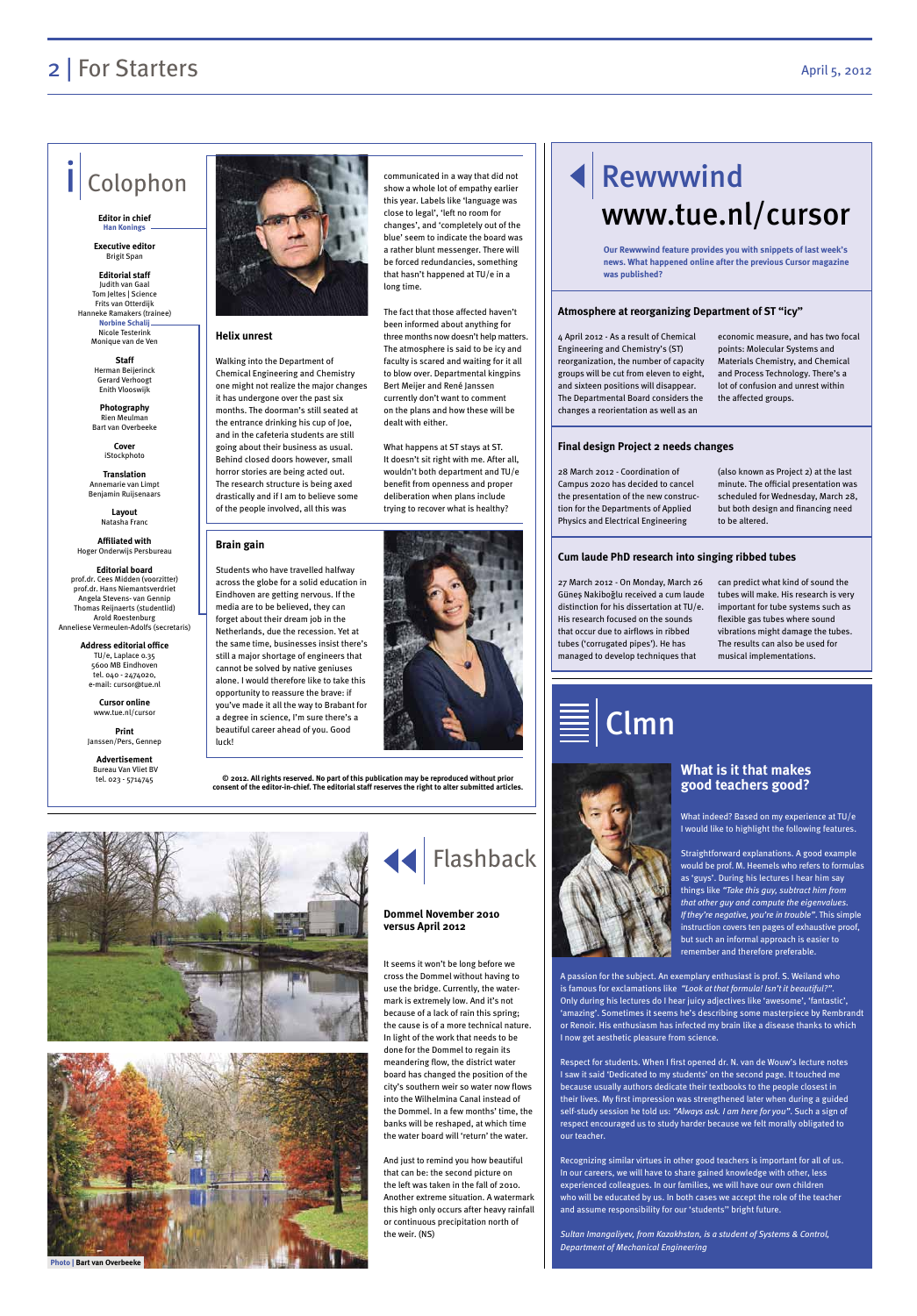## For Starters | 3

## How invisible does an antimagnet make things?

**Whilst theories about the subject have been advanced for many years, researchers have now actually succeeded in making a magnetic invisibility cloak. Last week a group of international researchers published a new method in Science for building this so-called 'antimagnet'. The materials are cheap and easily available. Good news for patients with pacemakers who need to undergo an MRI scan and can thus be shielded from magnetic radiation. Still, there are also risks attached to the magnetic shield, for what about security systems based on magnetic signals?**

"This antimagnet works very well on paper, and no deformations can be observed of the magnetic field around it and what is inside the cloak is indeed entirely invisible", says Bas de Hon, assistant professor of Electromagnetism with the Department of Electrical Engineering. "And in practice, too, the cloak works very well, which is a novelty. Until now a great deal was possible in

theory in the area of invisibility cloaks, but in reality things were rather disappointing. The good thing about this cloak is its simplicity. You need to think of it like several layers of tape stuck onto each other, although these are superconductive layers and one magnetic layer. Together they form a kind of metamaterial, which is a material that does not occur by nature and has been made through a combination of properties. Thus, you can even design material properties that are totally new. In the case of the magnetic cloak they have used a high-temperature superconductor that has no magnetic field permeability, in combination with a ferromagnet coating - known from the household magnets. One side repels and the other attracts and together this ensures that magnetic field lines do not permeate the cloak, although it looks as if they are going right through it. And that is called invisibility." "However, this magnetic shield only works in a uniformly static magnetic field. For a medical application such

Thursday, March 29 saw the **16**th Dommel Run.

A new course was plotted for this edition, a **2.5 kilometer** run across campus. Runners were free to run either 5 or 10 kilometers.

The **10 kilometer** for men was won by Harm Sengers, who finished at **33 minutes** and **22seconds**.

as MRI it could still work, though. For while several magnetic fields are used in case of an MRI, the main field is uniformly static. And you do need to remember that the field in the cloak does not disappear entirely anymore then, but for medical applications a strong reduction may already be enough. Still, the present cloak does have a lot of snags. For example, the antimagnet cannot really be said to be practical. The high-temperature superconductors need to be cooled with liquid nitrogen, some -196 degrees Celsius. Beside the cloak, which is now 12.5 millimeters, an enormous thermos flask is suspended. Imagine how huge it must be with a cloak big enough to fit a human being inside… And it also remains to be seen whether the superconductor will still work in a magnetic field of some 10 Tesla probably you would have to use a type II superconductor for this. Security officials don't really need to lose any sleep over this invention, for that matter. Security gates work in a totally different

manner, with a pulse-induced magnetic field. Not uniformly static, so the cloak definitely does not work there."

"Thanks to the Harry Potter-like films a great deal of attention has been generated for invisibility cloaks. And a considerable amount of research is being conducted, for each conference in our field of expertise features a number of presentations about this

subject. Still, my feeling is that this is a bit of a craze, a fad. In this case, too, people start to make suggestions about MRIs and security gates, although such things are really far removed from this research. Researchers like to surf along on a subject that is 'in the picture'. For although people in films like nothing better than being invisible, the thing that really counts in the world of science is to be highly visible indeed." (NT)



Dr.ir. Bas de Hon, assistant professor of Electromagnetism, Department of Electrical Engineering



## Dommel Run



The number of **participants** was the highest ever at **203**, which is more than double that of last year.

Sengers, a TU/e graduate, is Mister Eindhoven Marathon: last year he was the fastest Dutch runner at the Eindhoven Marathon. Running the marathon here his **number** is always **040**.

The first female **to finish** was Angelie van den Bosch at **39.58**. (HR)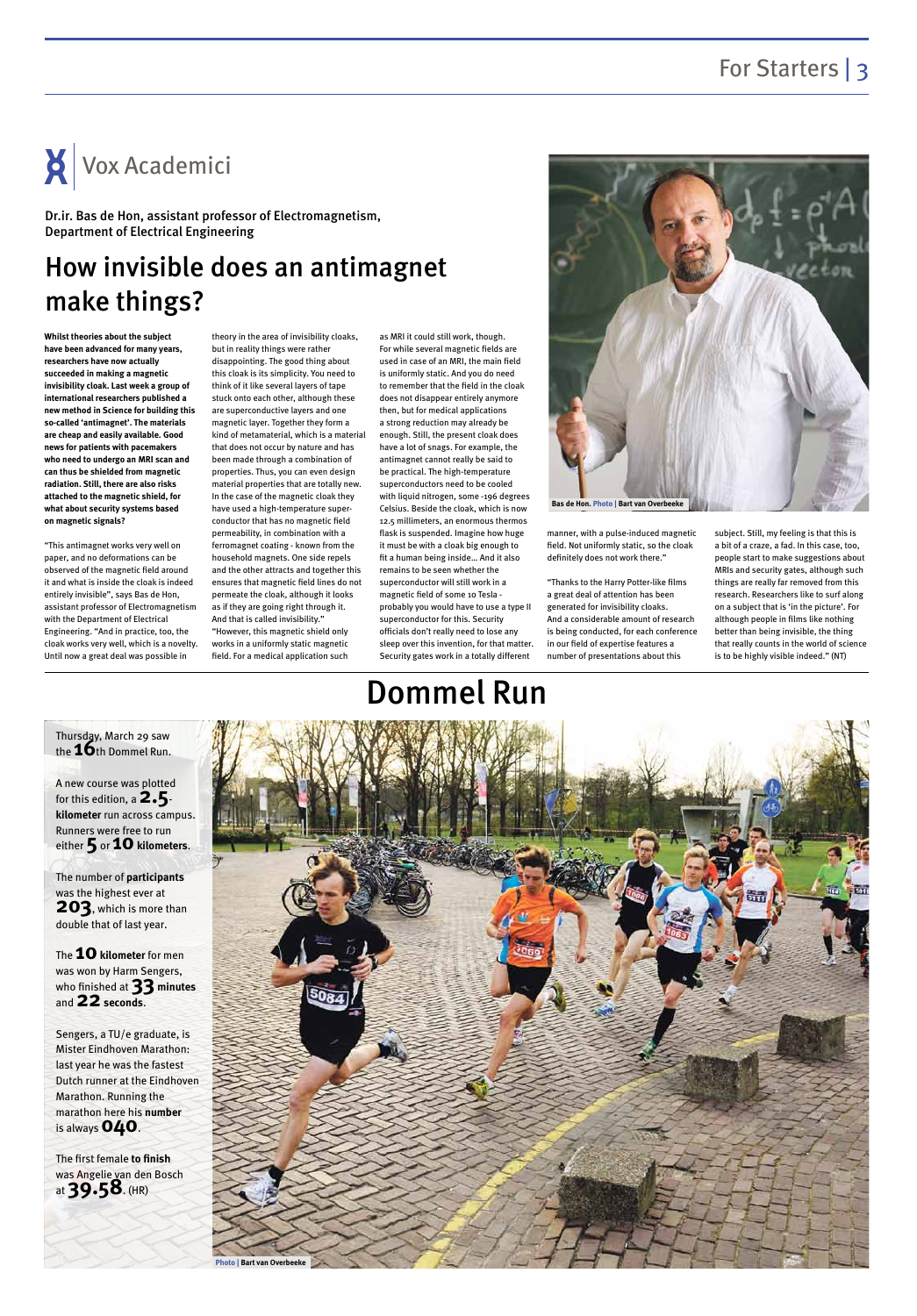# Does the Netherlands still need foreign brains?

"Hi, is Cursor planning to write anything on the recent slowdown in the Dutch economy and how it affects the highly skilled jobs in the Netherlands? Maybe Cursor can help us international students understand if we have the same opportunities we had a year ago. We are very concerned about the news being published in the Dutch papers. It would be very useful if we get views from our very own Cursor."

It is hard to ignore Siddharth Chunduri's request. And it is understandable too: the contradictory reports heard by those international students every day are hardly reassuring. What are the prospects for international students? In order to find out whether they ended up in the right place until now, we turn to the Alumni Office. In March the first Alumni monitor was organized; the results are not known just yet.

Drs. Herman van Hoeven, Director of the Alumni Office, thinks that TU/e Masters do not need to worry. "The demand for engineers from abroad is still strong. This is also evident from the TU/e policy: we are still recruiting students from abroad who want to stay here and make themselves available for the labor market."

According to Van Hoeven this contrasts with Maastricht University, which attracts many German students, but sees them return to their home country

again once they have graduated. "Politicians may claim that all foreign students depart again, but they don't. Some of them continue to live and work here. It's not easy to say what proportion that is. They disappear from sight."

Which is the very reason why the Alumni monitor was set up, as Van Hoeven emphasizes. People are followed during the three to ten years after their graduation; the first two years are covered by the WO monitor of the Association of Universities in the Netherlands VSNU. "One thing we try to watch is how soon they find jobs and whether those jobs are in line with the study program they've completed and we follow their careers." Van Hoeven is certain that the three Dutch universities of technology still appeal to international students and that there is plenty of work for them. He does assume that building

engineers and architects may be going through a more difficult patch, but engineers from other disciplines are still sought after."

Mr. drs. Ben Donders, policy official at TU/e and coordinator of the Stan Ackermans Institute for design engineer programs, does not take a gloomy view of the prospects for international students. In 2011 the two-year design engineer's programs presented some one hundred PDEng trainees with their diplomas. A minority is of Dutch descent, 85 diploma holders are from abroad. Of those, 63 have gone to work for companies in the region. "It seems as if the crisis is passing by the research and development departments of companies like ASML, DAF and the chemical industry. Foreign students have no trouble finding jobs with major companies and three-quarters of them

## "It's like now or never"

**Bhargava Puvvula and Siddharth Chunduri both joined a Master's course Embedded Systems in 2010 immediately after completing their Bachelor's degrees in India. Both are worried about their career opportunities in the Netherlands.**

Puvvula (on the left in the picture) never had any experience working

in a company, so he chose the Netherlands and Eindhoven in particular due to the strong industrial presence in this region and hopes to gain this experience. "I had other options like TU Munich, where the tuition fee is way lower than here, but I chose TU/e for only this reason. I don't have a scholarship. I am happy that my hopes are being partially realized, thanks to the graduation assignment at Philips, which I am currently working on." The Master student wishes to find a job in the Netherlands after his graduation by September 2012.

Chunduri is concerned if the Netherlands still has work for them. "Almost every day we hear news in the media

about increasing unemployment and firms going bankrupt. According to the newspapers fewer people are being given long-term contracts and companies prefer to hire people on a temporary basis. A paper even went so far as to say that there were more people losing jobs and fewer new jobs were being created." Chunduri picks his news from websites



such as dutchnews.nl, nu.nl, rnw.nl/ english and in addition he regularly peeks at the statistics given by CBS (Statistics Netherlands). He wonders if companies that are loss-making according to the media, will be hiring at all under such circumstances. And what are the consequences of funding cuts by the government for PhD positions? "I hear from professors and my Dutch colleagues that the Netherlands needs more engineers. Does this statement hold water anymore? Does the Netherlands really need us in such a recession?", says Chunduri.

His friend Puvvula: "I have been reading articles on the Internet about the EU crisis and how unemployment rates

are increasing. A few of my friends who graduated last year and are currently working, tell me that their companies are on a hiring freeze. Even if they want to recruit someone, they prefer people with experience over a fresher like me. Also, there's a lot of talk on funding cuts at the university and restructuring at companies, which for me translates to: 'Sorry we are not hiring newbies and we are going to fire the current ones'".

His parents don't ask him about it, but other friends back home do. "If I go back to India after my Master's program without working here, I would end up having a job that I could have got after a Bachelor's degree. So it will be like spending two years' time and over 30,000 euros for nothing." Puvvula adds: "But of course the experience I gained here is priceless". Chunduri is a TU/e loan student and

will be expected to pay back a debt of 18,000 euros over a period of three years in installments after his graduation. It is not an option for international, non-EU students to go back to their country now, because there is less hiring due to the economic slowdown, and return later when there is an upturn in the economy. Puvvula: "It's like now or never".

**Text | Norbine Schalij Photos | Bart van Overbeeke Illustration | iStockphoto**

 **Do international students need to worry about their prospects in the Netherlands, seeing that their host country is officially in the midst of a recession? Cursor has noticed they do and wonders whether this is for a good reason.** 

#### "The crisis seems to pass by the R&D departments"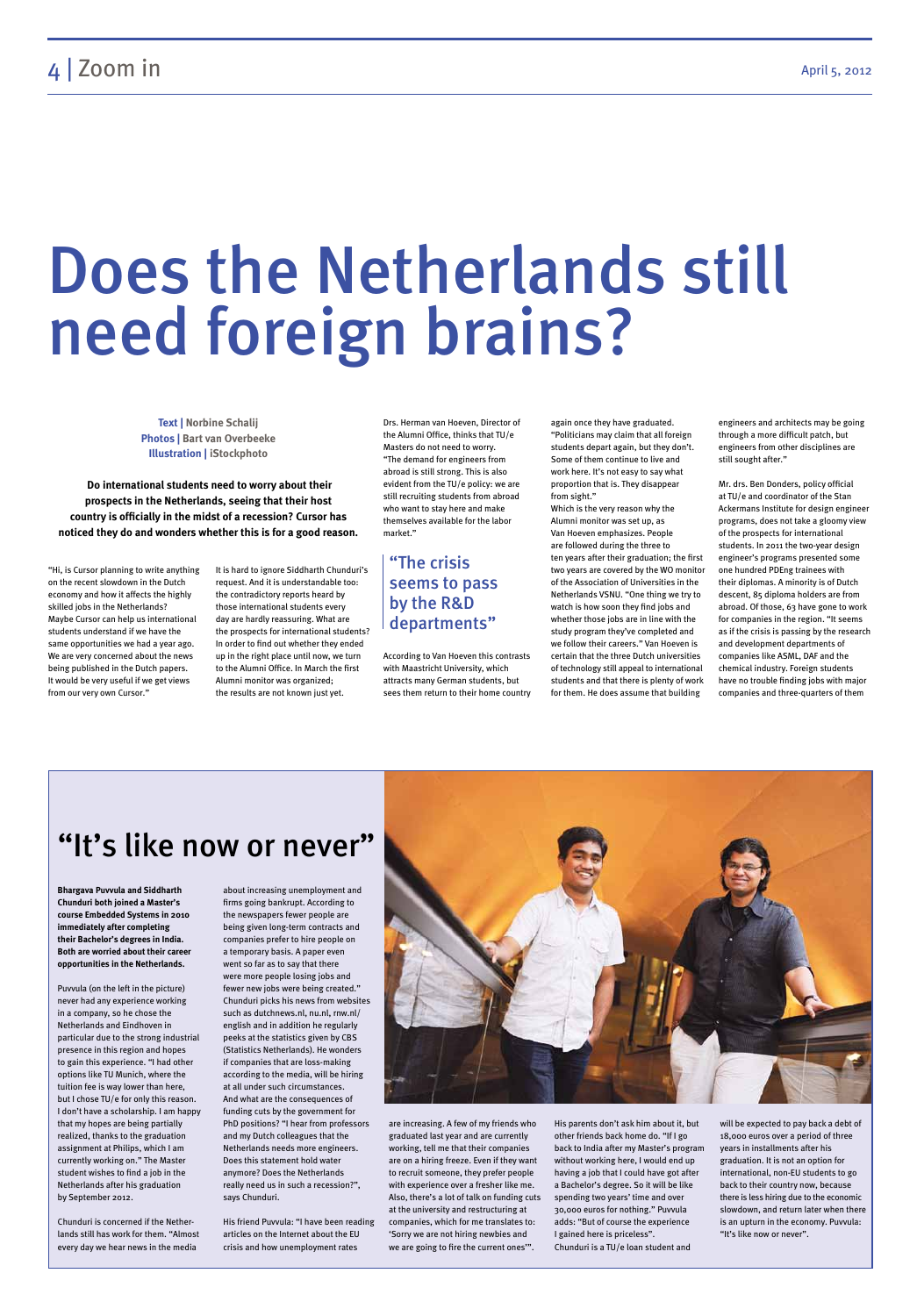## Zoom in | 5

get jobs within the Netherlands." One exception is the construction industry, Donders thinks. "In construction companies the language of communication is Dutch after all; sometimes that forms a stumbling block."

External Relations Officer and secretary of the TU/e Recruitment Days Gertjan van Drunen is able to illustrate the need for international students perfectly. "Of the 102 companies that attended the latest Enterprises Day (Bedrijvendag) there were 63 that indicated they were

interested in both Dutch and international students - which is almost two-thirds. The other 39 enterprises said they were only interested in Dutch or Dutch-speaking students. Enterprises that take part tell us that Eindhoven has a greater percentage of international students on the market than Delft. ASML, BP, NXP, Océ and KEMA do not consider that to be a problem. Imtech and KPN indicate that they only want to talk to Dutch students." He can be brief about the labor prospects for engineers: "We have more trouble attracting students to the recruitment activities than enterprises - they are still queuing up. In excess of one hundred companies we run out of space and have to say no."





**Sissi Zeng is Chinese and came to the Netherlands two years ago. April 5th she will get her PDEng diploma and she has got a job at AkzoNobel in Deventer.**

"When I was about to finish my Master's program in China, I started to think about what should be my next step. It was very clear that I prefer the industry to the academic world. So I decided to look for opportunities related with the industry. I was eager to have some international experience which fits my background as well. Therefore, a perfect job for me at the same time would be an international non-research process engineering job."

Zeng found PPD (process and product design) programs at TU/e via the Internet. It is a two-year post-Master program. During the first year, courses are given by lecturers who nearly all come from the industry. The technological design projects are carried out in the second year of the program. Participants are paid a monthly salary of approximately 1,650 euros (before taxes) and are entitled to bear the title of 'Professional Doctorate in Engineering' (PDEng) after two years. This program is totally in Zeng's field and sounds like a perfect link between the academic world and the industry. That is why she applied for the program and moved to the Netherlands.

"During the PPD I gained valuable experience, increased my knowledge

and broadened my vision. And I must say the PPD program is indeed a link between the academic world and the industry: I got a job offer from Akzo Nobel RD&I at which I was carrying out my second-year design project. I would like to stay in the Netherlands several years more to gain more experience and then go back to China."

Zeng knows from different media that Europe has been under a financial crisis. Moreover, she could sense it when she was carrying out her second-year project in the company, because the company launched a series of actions to cut costs, and announced hiring freezes. "Luckily, I was not affected by the hiring freeze because I got the offer last year. Nowadays, companies are more

cautious about hiring new employees and prefer people with working experience. At this moment, my situation is safe and comfortable. However, I'm a little worried about the future of Europe and the euro. I hope the euro zone doesn't fall apart and the euro can stay strong. Two years ago, the exchange ratio between the euro and the renminbi

(Chinese currency) was around 1: 9.5. These days, the ratio is around 1: 8. I hope the euro can regain value over time. Then I will have more money when I go back China."

"In terms of a Dutch crisis, actually I'm not that worried because the Netherlands has a strong and solid industry basis. I think everything is going to be fine in the end. On the other hand, if the situation becomes too bad, I might go back to China earlier than I planned. China is really growing now and has a lot of opportunities. I believe it would be more exciting to work in China because of the dynamic environment."

#### "Politicians claim that all foreign students depart again"

## "I might go back to China earlier than planned"